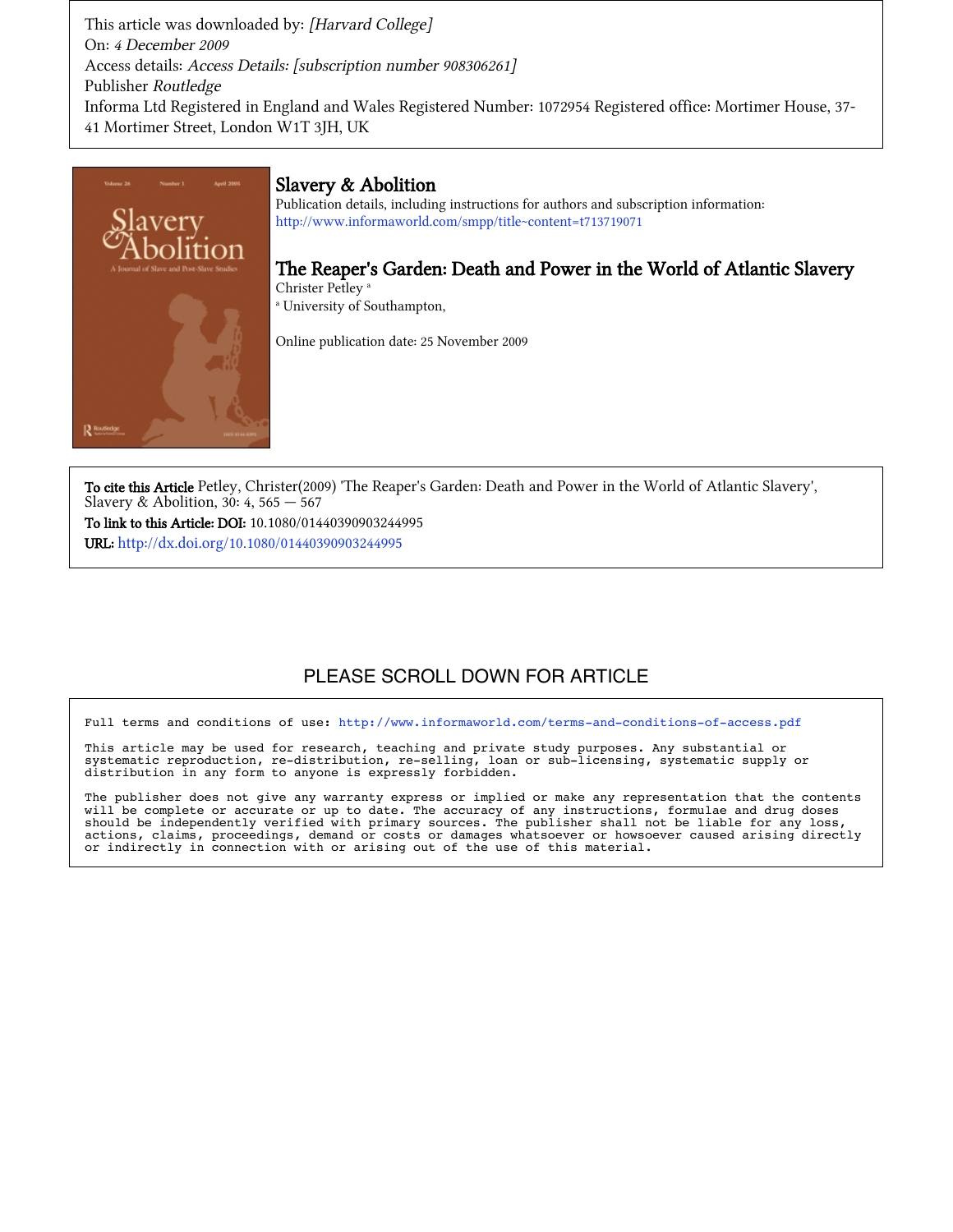## Book Review

The Reaper's Garden: Death and Power in the World of Atlantic Slavery, by Vincent Brown, Cambridge, MA and London, Harvard University Press, 2008, xviii, 340 pp. \$35.00. ISBN 13: 978-0-674-02422-9, ISBN 10: 0-674-02422-2

The Reaper's Garden is an innovative and engrossing study that sheds new light on the world of Atlantic slavery by looking at the politics of death. Vincent Brown focuses on Jamaica, the most lucrative and strategically prized colony in Britain's first empire. In its eighteenth-century heyday, the island exemplified the virtues of accumulation and consumption that characterised the British Atlantic world. The colony was an economic success, feeding consumer demand for tropical staples while facilitating the ambitions of an acquisitive planter class that aimed to become 'masters of the colonial world' (20). In human terms, though, and as Brown skilfully demonstrates, the place was 'a catastrophe' (12).

Brown's main theme is death and its meaning in Jamaica before emancipation. The violence and cruelty intrinsic to New World slavery are familiar themes to historians. So too are the demographic horrors of the system. In Jamaica, high mortality rates ensured that the island earned the soubriquet 'grave of Europeans' and meant that slaveholders relied on the transatlantic slave trade to replenish the slave population. Brown expands on these themes by discussing more than just death itself. He explores the meanings that people attached to it, analysing Jamaican 'mortuary politics': the ways in which ideas and practices associated with death were put to work in pursuit of people's struggles and ambitions in the land of the living. Tropical diseases meant that whites died in Jamaica at a higher rate than blacks, and death became a central concern for colonists who gambled their lives for a share of colonial wealth. For Africans sold as slaves in Jamaica, the experience was one of alienation, and the arduous work on the plantations helped to ensure that the island 'routinely destroyed' those enslaved there (49).

In Jamaica, the ubiquity of death was a fact of life that formed 'the landscape of culture itself' (59), and Brown explores how the powerful and the oppressed made sense of this. He uses an eclectic range of sources, including monumental inscriptions, plantation papers, letters, diaries, newspapers, travel narratives, paintings, governmental documents and material culture. Almost all of these sources were written or produced by those with power and, as Brown admits, they are consequentially limiting and ambiguous, especially when it comes to analysing the practices and motivations of enslaved people. In spite of these difficulties, Brown provides a compelling analysis of death and its meaning that includes ample insights into the poorly documented political world of enslaved people. These explorations are a necessarily interdisciplinary

ISSN 0144-039X print/1743-9523 online/09/040565–14 DOI: 10.1080/01440390903244995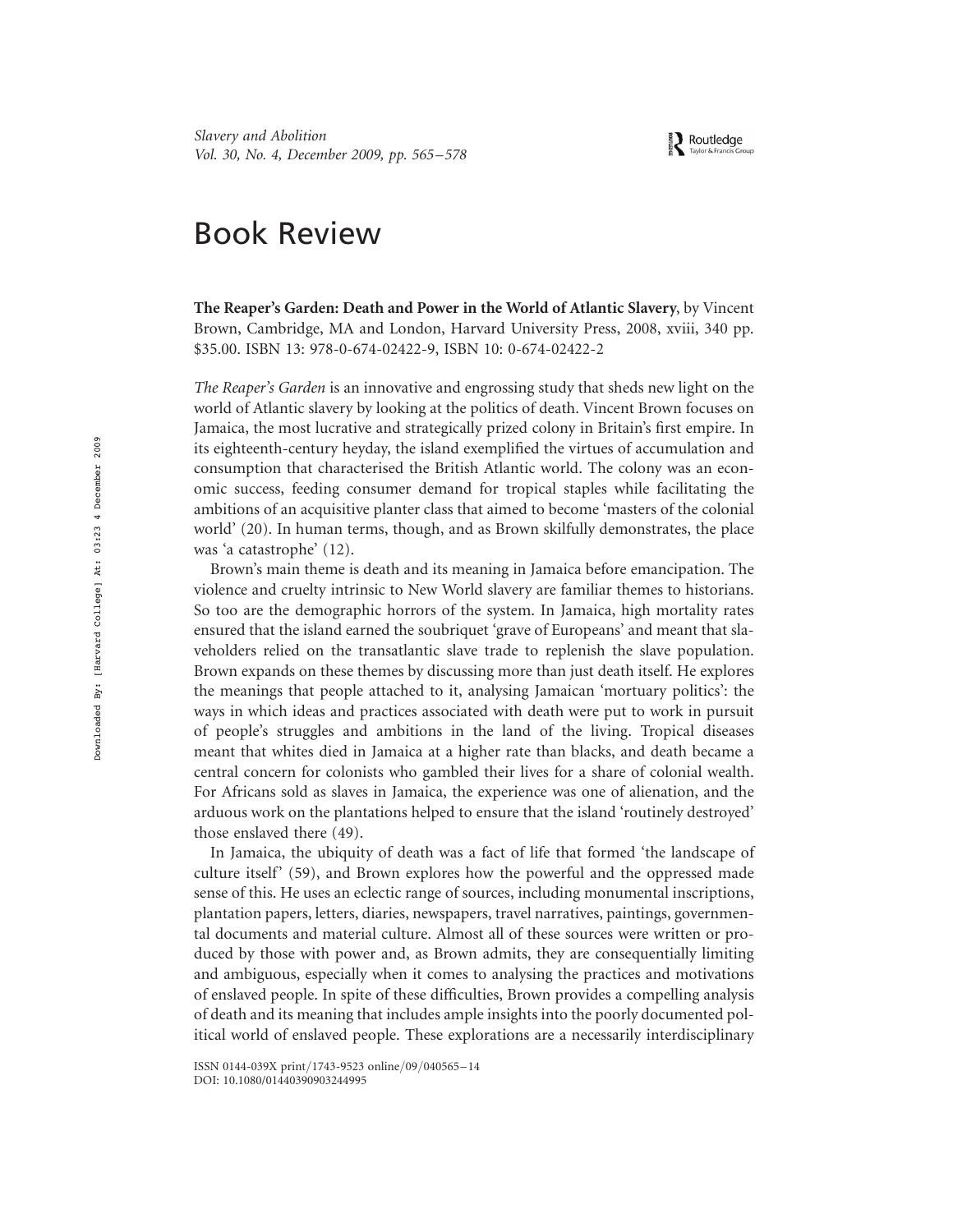## 566 Book Reviews

endeavour, drawing on approaches and insights from history, ethnography, archaeology and literary analysis.

Brown's topics are as richly varied as his sources and methods. He discusses Christian and non-Christian funeral services and burial rites as well as inquests into deaths and coroners' reports. These mortuary rituals helped to control social borders: slaveholders poured scorn on black funerary practices, marked white graves with elaborate shrines and treated the deaths of enslaved people as non-events. Death and migration meant that Jamaican society was always transitory and shifting, and Brown illustrates how bequests and wills helped to enslave and free people to cement bonds of kinship and to express their visions of the future in this uncertain world. Masters were able to use wills to keep property and power in white hands, but slaves occasionally also benefited from the wills of slaveholders, and patterns of bequests within slave communities demonstrate that they were able to create and sustain ongoing communities in the most difficult of circumstances. In Jamaican slave society, disciplinary practices often focused on the bodies of the enslaved, and executions were usually the most grisly punishments. Mutilation, gibbeting and displays of severed heads of enslaved convicts served as terrible warnings to others, but in the imaginations of enslaved people, dead rebels and their remains could also become symbols of heroism. Humanitarians across the Atlantic in the United Kingdom also sympathised with the plight of enslaved 'martyrs' killed in the aftermath of uprisings.

The rise of the British Abolitionist movement marked an important turning point in the history of slavery in Jamaica. As Brown demonstrates, the debate over the institution was also a discussion about death. The waste of human life on the Middle Passage and disastrous demographic regimes of the West Indies were mobilised by campaigners to stand for the moral and social failure of slavery. The conflict over slavery also became a struggle for the 'soul of the British Empire', as abolitionists and missionaries associated slavery with disease, sin and death and emancipation with spiritual and social rejuvenation. In the era of abolition, slaveholders tried to project themselves as loyal and useful members of the empire, often through media such as monumental inscriptions on graves and shrines. As the master class mourned their lost status in the empire and the passing of the slave system, Christianity provided many enslaved people with a new political language of opposition. Brown notes that at the point of emancipation, several black congregations held services that marked the end of slavery by burying symbols of oppression: placing whips and shackles in coffins decorated with the names of proslavery newspapers. Of course, such rituals represented the death of slavery but they did not see the passing of its many legacies, which have had a long and pernicious afterlife.

The Reaper's Garden sheds new light on social and cultural life in one of the most important of Atlantic slave societies. It certainly broadens our understanding of Jamaica, but it also helps us to reconsider some of the broader foundations of modern societies in the Atlantic, because, as Brown remarks, reading 'Jamaican slavery as representative of early America, rather than as anomalous, is unsettling, but also illuminating' (259). This book is a stark reminder of the human cost of European empire-building in the Americas and of the 'roots of contemporary forms of